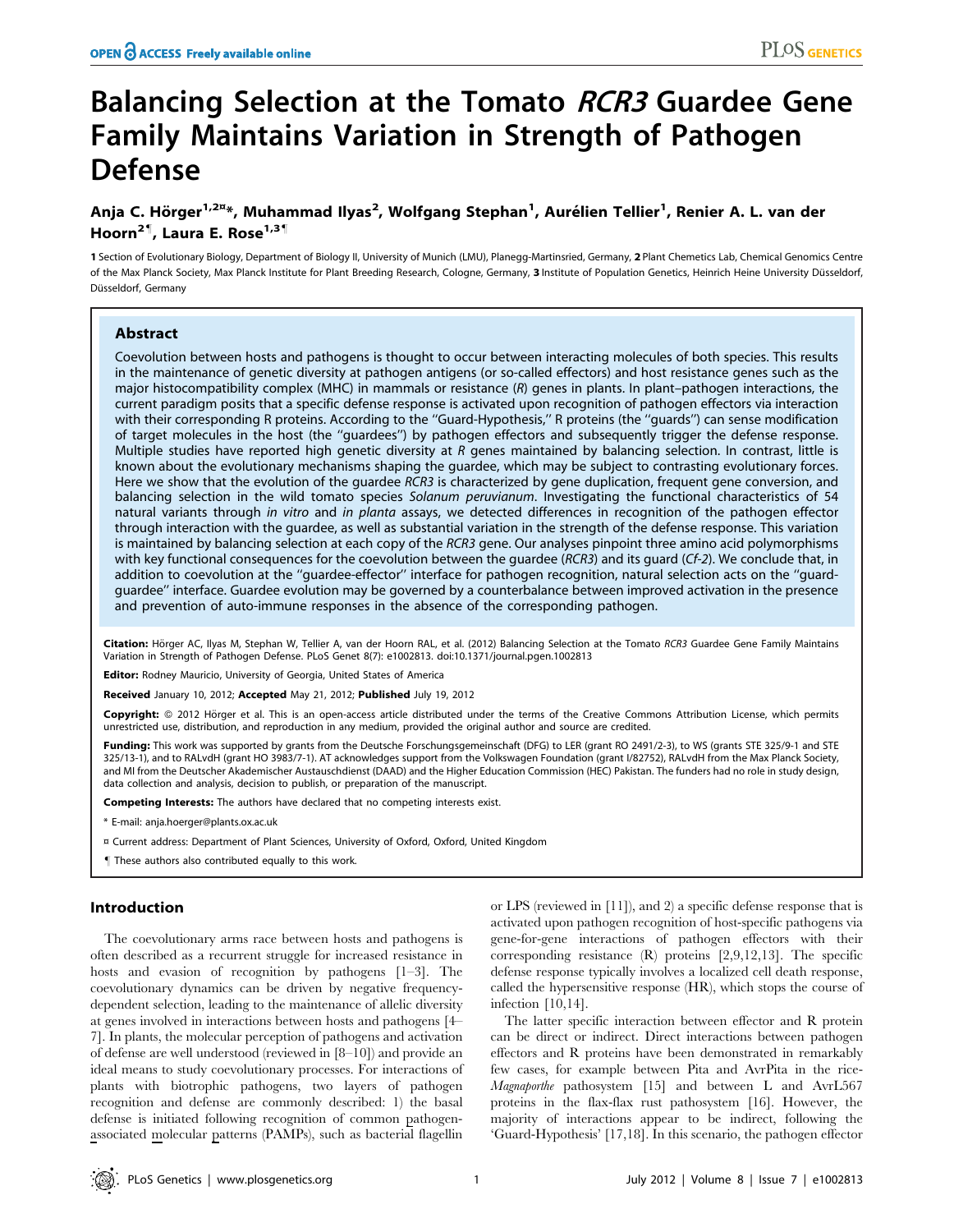## Author Summary

Pathogens have a negative impact on the fitness of their hosts and are responsible for drastic epidemics in humans, animals, and plants. In plants, it has been thought that natural selection acts predominantly on so-called ''resistance genes,'' which recognize pathogens following a keylock interaction. In this study, we demonstrate that the arms race between hosts and pathogens extends to other components of the immune system. We discovered a signature of balancing selection at the tomato RCR3 gene, which serves as a target for pathogen-derived molecules and facilitates recognition of the pathogen via interaction with a tomato resistance gene. Functional assays of 54 RCR3 alleles reveal that the polymorphisms underlying the observed pattern of balancing selection do not play a role in pathogen recognition, but are responsible for fine tuning the defense response of infected cells upon pathogen recognition. Therefore, the optimal RCR3 allele depends upon a delicate balance between sufficient activation in the presence of, but avoidance of autoactivation in the absence of, the pathogen. The optimization of defense activation is likely a very important aspect of immune system evolution, especially when the selection pressure by the pathogen is variable in time and space.

is recognized through detection of its activity in the host. Specific target molecules in the host plant, the 'guardees', are modified by the activity of secreted pathogen effector molecules. This modification is detected by the R protein, which serves as the so-called 'guard', triggering downstream defense responses including HR.

Due to the complex interaction between the guardee, its guard and the pathogen effector, the guardee is expected to be subject to contrasting evolutionary forces [19,20]. For example if pathogen pressure is high, positive selection on the effector-guardee interface could act to improve the detection of the effector in presence of the guard, or curtail damage caused by the effector. Alternatively, positive selection on the guard-guardee interface may improve pathogen triggered activation and/or prevent auto-activation of the defense response resulting in auto-immune response [21]. Balancing selection may act on the guardee-effector interface (due to frequency-dependent selection for pathogen recognition [22]) or guard-guardee interface (due to selection for defense activation [22,23]), if pathogen pressure or the allele frequency of the corresponding effector vary in time or space. Although it has been shown that guardees exhibit high inter- and intraspecific diversity [20,24], it is still unknown which evolutionary forces shape their genetic diversity and genomic structure.

To decipher the role of the guardee in the evolution of the plant immune system, we quantified the natural genetic variation and investigated the functional consequences of this variation at RCR3, a secreted papain-like cysteine protease, which is thought to be guarded by the R protein Cf-2 in tomato. Cf-2 confers resistance to the leaf mold pathogen *Cladosporium fulvum* through recognition of the fungal protease inhibitor AVR2, which physically interacts with and inhibits RCR3 ([25], reviewed in [26]). The AVR2-RCR3 interaction is thought to cause conformational changes in RCR3, which are detected by the Cf-2 protein, leading to activation of the Cf-2-mediated defense response [25], which typically involves HR.

C. fulvum is a host specific pathogen of the tomato clade [27]. Tomatoes (Solanum section Lycopersicon) form a monophyletic clade within the Solanaceae family. The section Lycopersicon includes a total of 13 species representing all described wild tomato species and the cultivated tomato S. lycopersicum, which diverged within the last 6 million years [28]. The native geographical distribution of wild tomato species ranges from Ecuador to northern Chile and these species are found across a range of diverse habitats including temperate deserts, Andean highlands and tropical rainforests in the Amazon basin [29]. Each species displays a characteristic geographical distribution pattern, which is defined by its habitat preference [30]. Hence, wild tomatoes are suitable model organisms to study adaptation to biotic and abiotic stress. Within the tomato clade, the obligate outcrossing species Solanum peruvianum exhibits the highest level of morphological and genetic diversity and has the largest and most variable habitat range including both arid and mesic habitats. Since this species harbors the greatest variation of all species in the clade of Lycopersicon, it is an ideal starting point to understand the interplay of functional diversity and natural selection. S. peruvianum diverged from its closest relatives at least 500,000 years ago [31,32]. Adaptation to biotic factors plays an important role in evolution of this species [30,33–35]. Furthermore, since the habitat range of this plant species is large and infection and transmission of pathogenic fungi such as C. fulvum are likely affected by climatic conditions, pathogen pressure may be variable in time and space.

Even though documentation of C. fulvum in wild populations of tomato is lacking, empirical studies suggest that this fungus is a natural, coevolving pathogen of wild tomato species. Wild tomato species (S. peruvianum, S. pimpinellifolium and S. habrochaites) can be infected by C. fulvum and respond with different levels of resistance and susceptibility to pathogen challenge [36]. The observed differences vary within and between these three species suggesting variability in historical pathogen pressure. Furthermore, resistance genes to C. fulvum are present and functional in these wild tomato species [37] and have been introgressed from resistant accessions into the cultivated tomato [38]. A previous study reported high diversity at the RCR3 gene among different (wild) tomato species and suggested that the elevated amino acid variation at this locus might translate into functional diversity upon pathogen challenge [24].

Here we describe the natural variation occurring at the RCR3 locus in several wild tomato species with particular focus on a set of individuals originating from a population of the species S. peruvianum. Previous studies of other resistance genes in this species indicate that pathogen pressure is a significant evolutionary force, at least in some parts of the species range [33–35]. Moreover, high levels of polymorphism in this species provide sufficient power for population genetic analyses. In fact, we show that nucleotide and amino acid diversity at the RCR3 locus present in the Tarapaca population of S. peruvianum reflect the total diversity observed in interspecific comparisons across the whole tomato clade [24].

Combining a population genetic with a four-pronged functional approach, we show that the evolutionary history of the RCR3 locus is characterized by balancing selection, recent gene duplication and frequent gene conversion in S. peruvianum. The RCR3 gene forms a young gene family in this species and a closely related sister species. Two differentiated sequence types are maintained within and across RCR3 loci. In contrast to other studies that find variation in pathogen recognition segregating at resistance loci [33,39], we find evidence for variation in the activation of the defense response. Our results suggest that coevolution between the guardee and its guard rather than with the pathogen effector is the major force in the evolution of the RCR3 locus.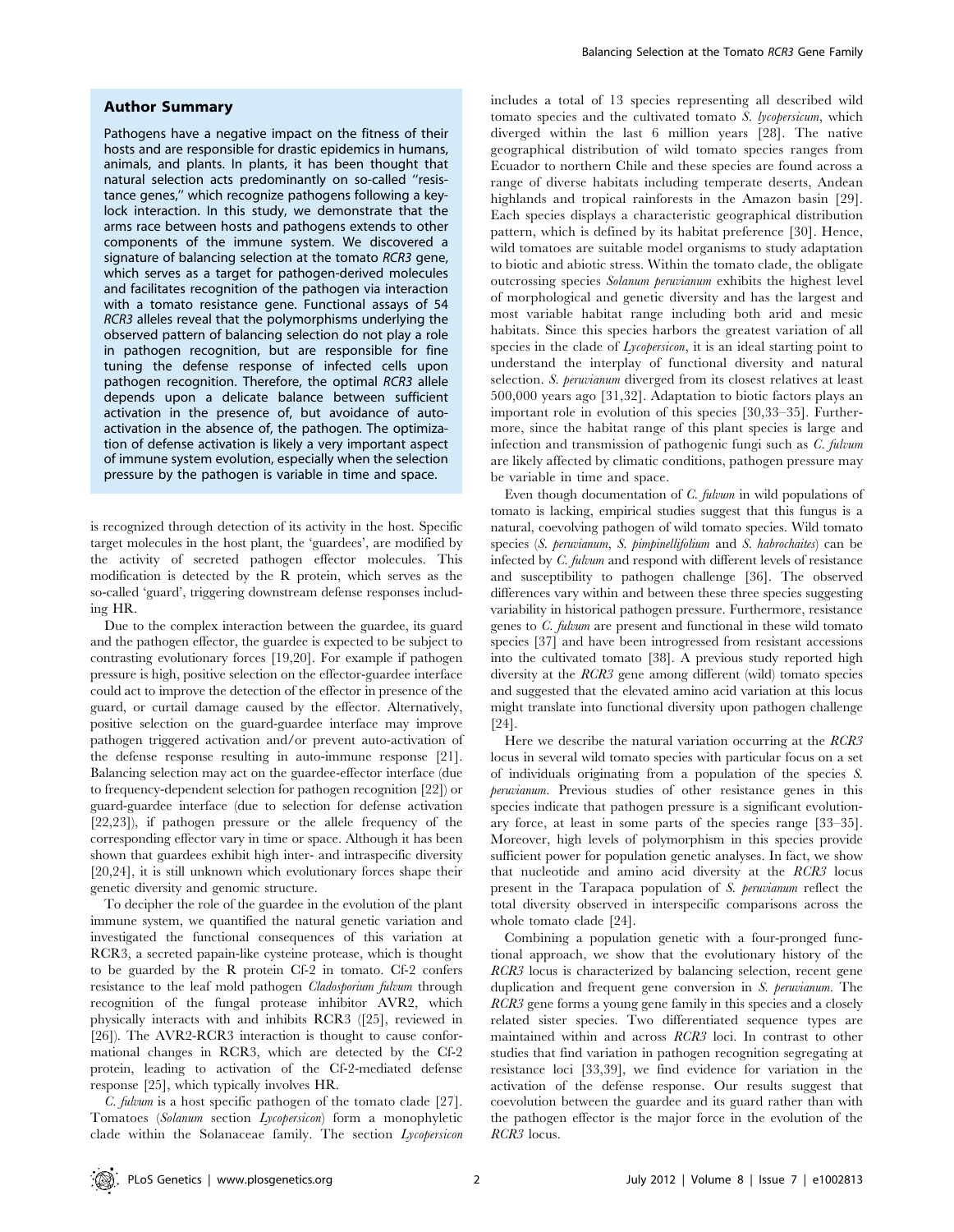# Results/Discussion

# The RCR3 locus is duplicated in S. peruvianum and its sister species

To investigate the evolutionary history of the RCR3 locus, we cloned and sequenced RCR3 alleles from 28 individuals of multiple wild tomato species (S. chilense, S. chmielewskii, S. corneliomulleri, S. habrochaites, S. lycopersicoides, S. pennellii, S. peruvianum and S. pimpinellifolium) and the cultivated tomato S. lycopersicum (Table S2). This approach revealed that RCR3 forms a gene family with at least two paralogs in S. peruvianum and its sister species S. corneliomulleri. These paralogs are more closely related to RCR3 than to other cysteine proteases, including PIP1, which cluster in the same genomic region [40]. The duplication of the RCR3 locus appears to be restricted to S. peruvianum and S. corneliomulleri, since no evidence for a duplication event was found in the draft genome of the cultivated tomato or in the other tomato species investigated in this study. However, we cannot exclude the existence of more diverged paralogs in the other tomato species studied, which may not have been detected through our sequencing approach. The RCR3 paralogs detected in this study could not be unambiguously distinguished from one another based on sequence divergence in the RCR3 open reading frame (ORF). Therefore, we cloned and sequenced the flanking regions (FLRs) of 43 alleles from one S. peruvianum population (LA2744 from Tarapaca, Chile, described also in [34,35]) and defined their genomic origin relative to the cultivated tomato through BLAST and phylogenetic analyses. These analyses showed consistent results: FLRs that corresponded to the orthologous RCR3 containing region of the cultivated tomato based on significant BLAST hits clustered together in the phylogenetic tree. FLRs that mapped to other genomic locations in S. lycopersicum formed distinct clusters (Figure S1). The analyses of the RCR3 FLRs revealed that the RCR3 gene was duplicated at least twice in S. peruvianum – the duplicates are named  $Locus A$ , Locus  $B$  and Locus C hereafter. All 5' flanking regions matched the  $RCR3$ locus from S. lycopersicum over the full sequenced length reaching 400 to 900 bp upstream of the gene. This indicates that the duplicated region extends further upstream of the RCR3 gene. In contrast, based on BLAST hits, only a portion of the 3'FLRs matched the RCR3 locus from S. lycopersicum. At approximately 580 bp downstream of the stop codon, Locus B diverges from both Locus A and the S. lycopersicum sequence (Figure 1C). This marks the likely insertion point of the duplicated RCR3 segment into a novel genomic location at the time of origin of this new duplicate. BLAST hits for the  $3'$ FLR of Locus B alleles beyond this breakpoint mapped to a genomic region located approximately 8.2 kb downstream of the RCR3 locus in the tomato genome. Locus C is characterized by a large deletion in the  $3'FLR$  relative to the S. lycopersicum sequence and it was not possible to map it using the draft tomato genome. The phylogenetic and BLAST analyses of the flanking sequences indicated that alleles from Locus A have the highest sequence similarity to *RCR3* from other *Solanum* species (*S.*) lycopersicum and S. pimpinellifolium) and sequence divergence lies within the range of the overall sequence divergence observed between S. lycopersicum and S. peruvianum (which ranges from 0.0039 to 0.0589 across 50 loci, [41]). It is therefore likely that alleles from Locus A are orthologous to the RCR3 gene in the other species, in which the RCR3 gene is not duplicated. This implies that Locus B and Locus C are more recently derived duplicates of Locus A in S. peruvianum.

Our approach allowed us to unambiguously match 27 RCR3 sequences with their corresponding 3'FLR and therefore assign 27 of 43 RCR3 sequences to the different loci: 14 alleles to Locus A, nine alleles to *Locus B* and four to *Locus C* (Table S2). The copy

number of the gene varies between individuals of S. peruvianum and no individual seemed to carry all three RCR3 copies. However, all but two tested individuals carried alleles that were assigned to two different RCR3 loci and, in most cases, at least one allele originated from Locus A (Figure S1). For population genetic analyses, only alleles that could be unambiguously assigned to their corresponding locus were used. Due to small sample size  $(n=4)$ , alleles originating from Locus C were excluded from the analysis. The genomic origin of each assigned allele is indicated by the respective letter (A, B or C) in the nomenclature used in this study.

#### The two RCR3 loci undergo frequent gene conversion

Gene duplication and subsequent (functional) divergence of duplicates are typical mechanisms generating diversity at genes involved in host-pathogen coevolution [42–44]. However, young duplicates that have not had time to diverge from one another can be homogenized by frequent intergenic gene conversion [42]. The high sequence similarity between the RCR3 ORFs and the presence of copy number variants within populations are consistent with the recent origin of the RCR3 gene family in S. peruvianum. We therefore developed an Approximate Bayesian Computation (ABC) method [32,45] to evaluate whether gene conversion occurs and, if so, at what rate [46]. A model of evolution with gene conversion was largely favored over a model without gene conversion (Bayes Factor $>1,000$ ). The population gene conversion rate  $C$  between the  $RCR3$  ORFs was consistently estimated to be significantly greater than zero  $(C=1.08, \text{credibility})$ interval  $CI = [0.19-7.7]$ , Figure S2, Table S3) and more than 100 times larger than the population mutation rate estimated at 14 reference loci in S. peruvianum (0.014; Table S4) or at the RCR3 gene (0.0085; Table S4).

A survey of the site frequency spectrum (SFS) of shared and private polymorphisms [47] also confirms this high rate of gene conversion (Text S1, Figure S3). We therefore suggest that functional divergence between the two copies on the protein level is unlikely at this stage of evolution because adaptive mutations appearing at one locus can be transferred to the other locus by gene conversion [46]. In contrast, signatures of gene conversion could not be detected at the 3'FLRs based on ABC analysis and the shape of the SFS (fewer shared polymorphisms, excess of fixed differences between loci, Text S2, Figure S3). This suggests that gene conversion does not happen as frequently in the 3'FLRs of the RCR3 gene as compared to the RCR3 ORFs.

# Two differentiated sequence types are maintained in the RCR3 gene family by balancing selection

We analyzed sequence variation within the population to evaluate which selective forces act on the RCR3 gene. Phylogenetic analyses of the coding sequence of all assigned RCR3 alleles revealed two differentiated sequence types (Figure 2 and Figure S4), which segregate within all three loci. The haplotypic structure of the sequence types is mainly due to two different intronic sequence types and variation in linkage disequilibrium with this intron. The two sequence types are highly differentiated from one another: The index of fixation at *RCR3* ( $F_{ST} = 0.311$ ) is higher than the average  $F_{ST}$  between populations of S. *peruvianum* at eight reference genes ( $F_{ST}$  = 0.198, minimum 0.081, maximum 0.352, [48]). However, polymorphism within each sequence type is low  $(\pi_{\text{sequence type 1}} = 0.007, \pi_{\text{sequence type 2}} = 0.005)$  consistent with the maintenance of the two sequence types via long-term balancing selection.

To evaluate whether natural selection contributed to the maintenance of the distinct sequence types at the RCR3 locus, several population genetic statistics were calculated for the alleles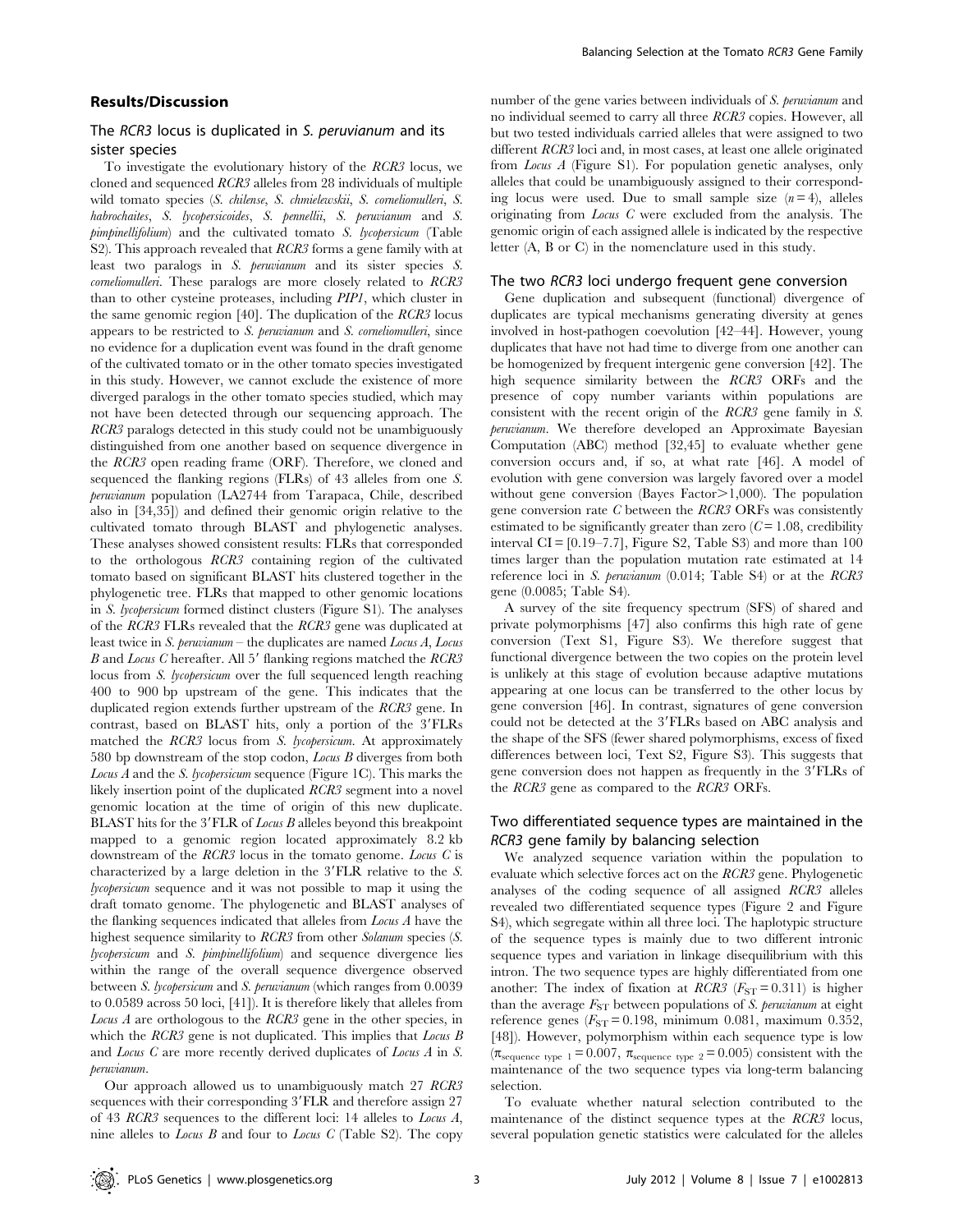

Figure 1. Evolutionary history of the RCR3 gene family (Locus A and B). (A) Proposed scenario of RCR3 gene family evolution. The duplication event introduced one of the sequence types (here the red type) into a new genomic location (Locus B, indicated by grey line). Subsequently, the second sequence type was exported from the original RCR3 locus (Locus A) to Locus B. Frequent gene conversion between the two duplicates homogenizes the ORFs, but not the 3'FLRs. (B) Distribution of neutral expectation of  $D<sub>T</sub>$  in 3'FLRs based on 2,000 coalescent simulations. The grey vertical line indicates the observed average at the reference loci. The observed values at the RCR3 FLRs are outside the 99% confidence intervals (indicated by vertical and diagonal lines). (C) Divergence between Locus A and Locus B to S. lycopersicum RCR3. The structure underneath the x-axis represents the gene and the 3'FLR. The vertical dashed line approximately 580 bp downstream of the stop codon indicates the likely insertion point of the duplicated RCR3 segment into a novel genomic location. doi:10.1371/journal.pgen.1002813.g001

of RCR3 Locus A and Locus B. Putative pseudogenes (see below and Text S3) were excluded from these analyses. To rule out demographic effects, which could interfere with the detection of the signature of natural selection acting at the RCR3 locus, all statistics were compared to a set of 14 reference loci that had previously been sequenced in the same individuals of S. peruvianum [49,50].

We computed Tajima's  $D(D_T)$ , which summarizes the SFS of mutations in a given dataset [51]. Positive  $D<sub>T</sub>$  values indicate an excess of polymorphism at intermediate frequency, a pattern indicative of balancing selection. A sliding window analysis depicting  $D_T$  across the entire RCR3 ORFs revealed regions with highly positive values. To test whether  $D_T$  at the RCR3 ORF would globally deviate from neutrality, we derived the expected distributions of  $D_T$  for the studied population under neutrality, taking demography and the respective gene conversion rate into account (Texts S1 and S2). The observed values at the RCR3 ORFs do not deviate significantly from neutrality (Figure S5, Table S4). However, the 3'FLRs of both loci exhibit significantly positive  $D<sub>T</sub>$  values compared to the expected neutral distribution for this population (Figure 1B, Text S2, Figure S6). Taken together, our findings suggest the following evolutionary scenario for the RCR3 loci in S. peruvianum (Figure 1A). Since both sequence types segregate at each locus and the FLRs show positive Tajima's D values, the two sequence types most likely pre-date the formation of the gene family and have been maintained by balancing selection. At the initial time of duplication, only a single sequence type would have been transferred to the new genomic region  $(8.2 \text{ kb}$  downstream of Locus A in the S. lycopersicum genome), for example sequence type 1 from  $Locus A$  to  $Locus B$ . Then, following the origin of Locus B, the second sequence type  $(e.g.$  type 2) was also introduced at  $Locus$  B by recombination events such as gene conversion. High levels of recombination within the coding region (perhaps via gene conversion as described above) have subsequently intermixed the two sequence types and likely obscured the signature of balancing selection in the coding region by whittling down the region targeted by natural selection. In contrast, the signature of balancing selection is apparent in the  $3'FLRs$ , where gene conversion does not occur as frequently.

# The balanced polymorphism underlies differences in the strength of HR

The presence of two distinct sequence types differentiated especially in their intron sequences suggests three potential targets of selection: 1) selection on different regulatory motifs in the intron, 2) selection for different splicing variants or 3) selection on one or more amino acid polymorphism(s) in linkage with the intron. In silico analysis did not reveal different regulatory motifs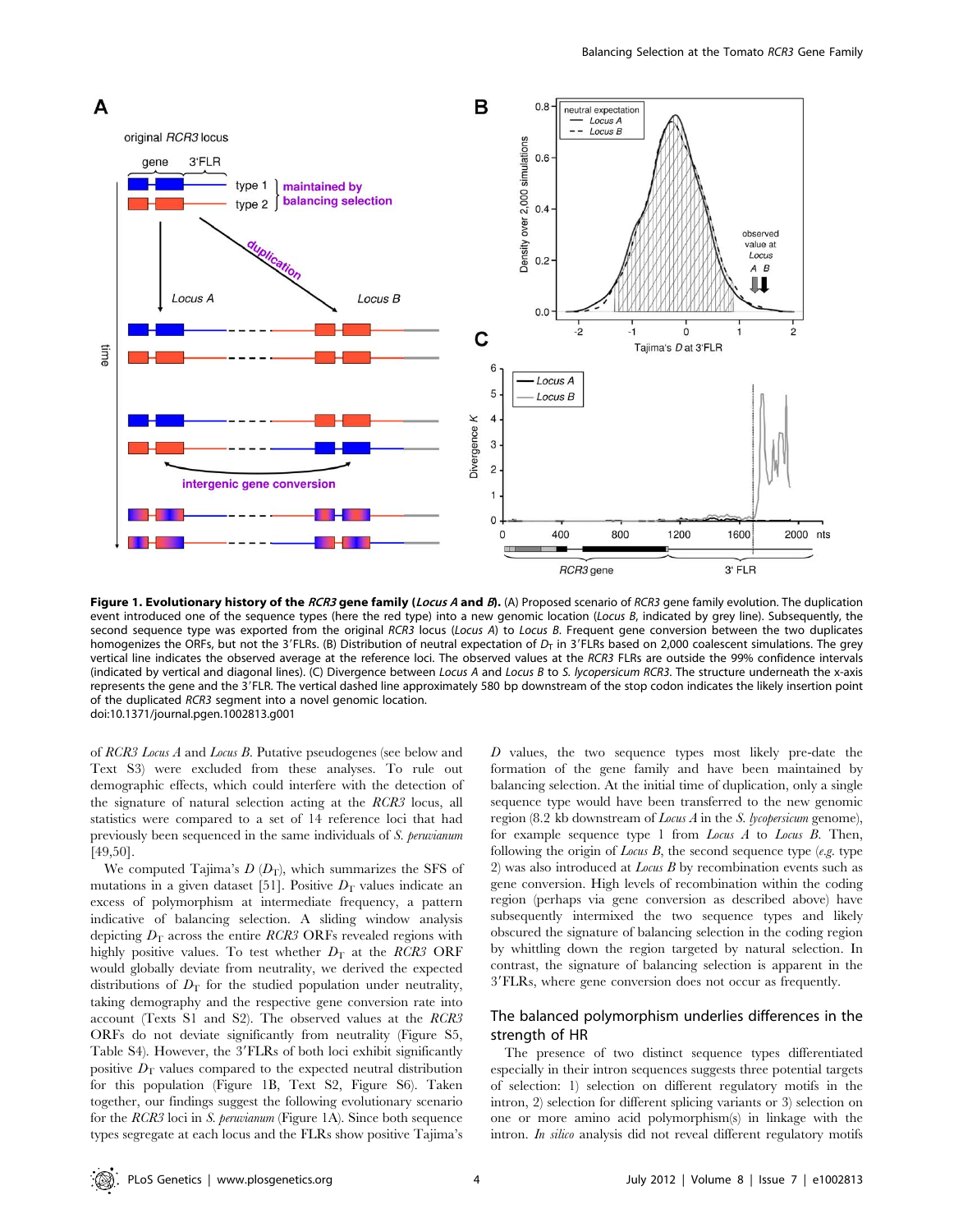

Figure 2. Overview of a subset of RCR3 protease domain haplotypes, their phenotype, and position in the RCR3 gene tree. The tree (MP) containing a subset of RCR3 sequences is based on Figure S4 with S. lycopersicoides as outgroup. Bootstrap support is indicated on the branches. The protein sequence of S. lycopersicum is used as a reference (esc\_Rio Grande). Sequences are named according to their species, their accession or individual number and their origin from Locus A, B or C in those cases for which unambiguous assignment was possible. Sequences from sequence type 1 are labeled in blue; sequences from sequence type 2 are labeled in red. In the haplotype matrix, identical amino acids are indicated with dots, similar amino acids with the according letter, dissimilar amino acids with red and functionally relevant amino acid changes with yellow and blue according to their phenotypic association using all RCR3 constructs. X = mutation putatively causing incompatibility with Cf-2 [56], O = mutation causing insensitivity to inhibition by AVR2 [24]. Phenotype I = not accumulated in AF, II = not inhibited by AVR2 and no HR, III = inhibited by AVR2 and attenuated HR,  $IV =$  inhibited by AVR2 and strong HR. doi:10.1371/journal.pgen.1002813.g002

between the two intronic sequence types, although we cannot rule out the possibility that novel regulatory motifs have been overlooked. Nucleotide sequencing of mRNA from the two sequence types did not indicate the existence of different splicing variants at the RCR3 locus. Therefore, we reason that balancing selection is most likely acting on amino acid polymorphism(s) linked to the intron.

To evaluate functional differences between sequence types at the protein level, we took a four-pronged approach. Using an over-expression vector in planta, we first evaluated whether protein accumulated for all sequence types in apoplastic fluids (AFs) of Nicotiana benthamiana. In total, 54 different allelic protein variants were chosen for these assays as follows. Eleven of these protein variants were chosen from the set of 27 alleles of S. peruvianum that could be assigned to *Locus A*,  $B$  or  $C$ . These eleven variants represented the protein diversity found in this set of S. peruvianum alleles. These alleles originated from all three loci and included both sequence types. The remaining 43 variants were chosen from the set of S. peruvianum alleles that could not be assigned to their corresponding locus and from closely related tomato species to maximize the amount of amino acid variation assayed. Of the total number of tested alleles, 47 were detected in AFs by Western blotting (Figure S7, Table S5). The remaining seven RCR3 proteins did not accumulate in independent expression assays, although the accumulation of mRNA was confirmed by RT-PCR (class I alleles in Figure 2, Figure S8). One of these alleles originated from S. corneliomulleri and six alleles originated from S. peruvianum (one from Locus A, one from Locus B, and four could not be assigned to their corresponding locus). In all cases in which no protein accumulated, the causative mutations (frame shifts leading to premature stop codons in five of these alleles and point mutations in the remaining two) could be identified (Text S3, Figure S9, Table S5). Since these seven alleles appear to be pseudogenes, they were excluded from population genetic analyses described above.

The second assay was a protease enzymatic assay. The activity of the RCR3 proteins in AFs was detected by Activity-based Protein Profiling (ABPP) using fluorescent DCG-04. DCG-04 is an inhibitor of papain-like cysteine proteases and reacts irreversibly and covalently to the active site cysteine of proteases in an activitydependent manner [52]. This assay has been applied frequently to detect the activity of plant proteases and their inhibition by pathogenic protease inhibitors [24,25,53–55]. All 47 expressed RCR3 proteins could be labeled by DCG-04 to similar levels,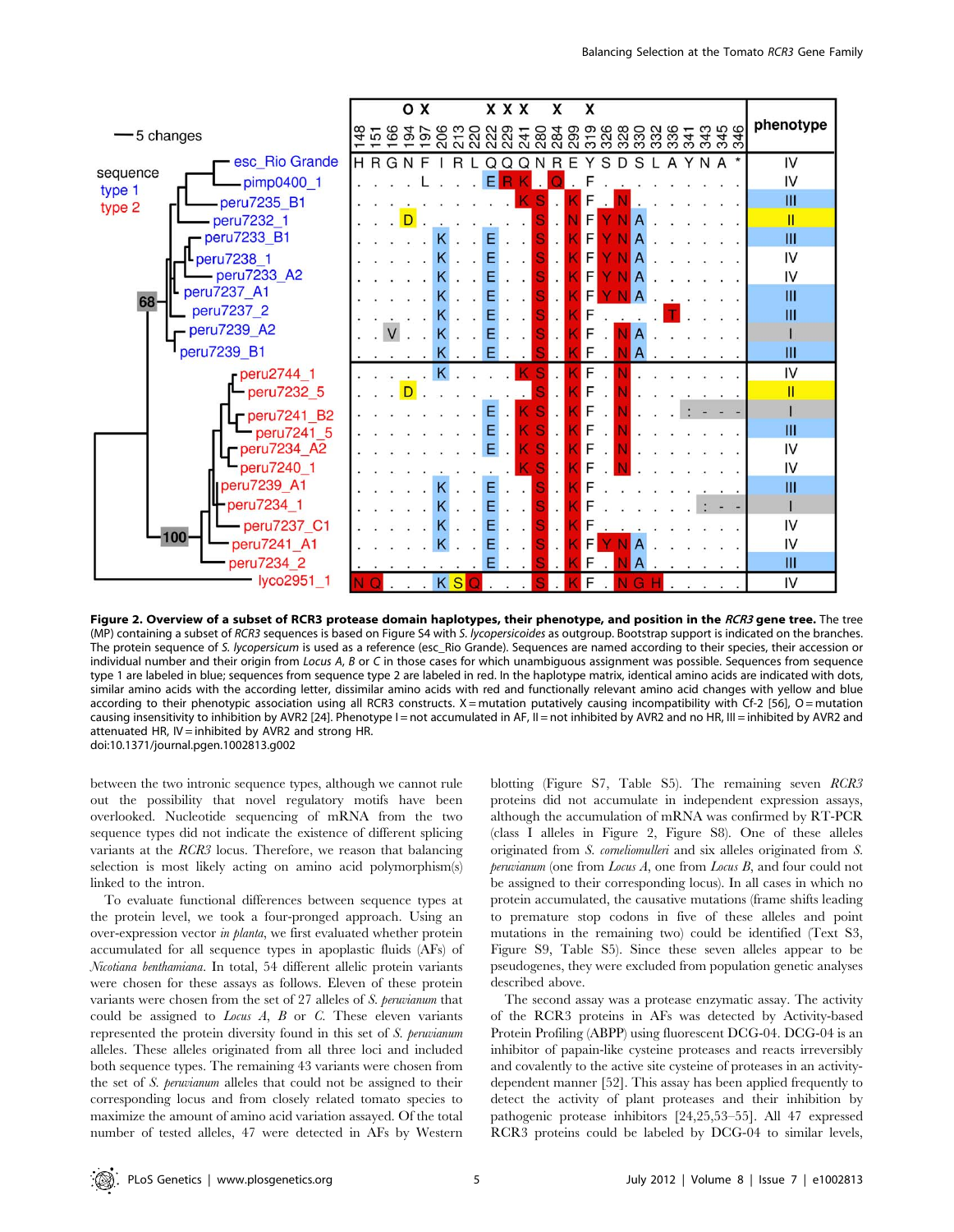confirming that they all are active proteases (Figure S10, Table S5).

Our third and fourth functional assays were designed to detect differences among alleles in their sensitivity to AVR2 and in their ability to elicit HR upon co-infiltration with and without AVR2 into rcr3-mutant tomato plants (cv. Money Maker Cf-2/rcr3-3, [56]). Inhibition assays based on competitive ABPP were performed to determine which RCR3 can be inhibited by the fungal protease inhibitor AVR2. Of the 47 tested RCR3 proteins, 41 (including all tested alleles from Locus A, B and C) were inhibited by AVR2 resulting in the activation of the Cf-2 dependent defense response in planta (alleles in classes III and IV in Figure 2, Figure S11, Table S5). The six alleles that failed to be inhibited by AVR2 were isolated from individuals of S. peruvianum and S. chilense (alleles in class II in Figure 2). A single nonsynonymous substitution at position 692, resulting in a change from asparagine (N) to aspartic acid (D) at position 194 in the protein (N194D), is significantly associated with this phenotypic difference (at 1% after Bonferroni correction;  $R^2 = 0.842$ ,  $P = 1.05 \times 10^{-26}$ , Figure S12). This supports previous results using site directed mutagenesis by Shabab et al. (2008) [24], which found that RCR3 alleles carrying the N194D substitution are insensitive to inhibition by AVR2. Additionally we show here that alleles that carry the N194D mutation fail to activate the defense response in planta, in the presence of AVR2 (Figures S11 and S12). Due to the large sample size used in this study (54 alleles), we had power to detect epistatic interactions between amino acid variants, such as the substitution R151Q in an allele carrying the N194D mutation (peru1954\_1). This allele with the Q variant at site 151 was inhibited by AVR2, contrary to other alleles with the D variant at site 194, implicating potential epistatic interactions between these two polymorphisms (Figures S9 and S13, Table S5). Among all tested alleles that do not carry the N194D substitution only a single allele, peru7233\_2, did not induce HR despite being sensitive to inhibition by AVR2 (Table S5). This allele has one amino acid difference (R138I) compared to other alleles that induced HR upon co-infiltration with AVR2 (Figure S9).

In addition to the N194D polymorphism, nucleotide polymorphisms at positions 717 (synonymous mutation) and 750 (causes amino acid difference R213S) were associated with insensitivity to inhibition by AVR2 (Figure S12,  $R^2 = 0.254$ ,  $P = 2.9 \times 10^{-6}$ ; and  $R^2 = 0.336$ ,  $P = 9.8 \times 10^{-8}$ . However, since alleles that have the polymorphism at bp 750 (R213S), but not N194D, can be inhibited by AVR2 and elicit HR in planta, it is likely that the association between phenotype and sequence variation for this polymorphism is due to linkage disequilibrium. In our data set encompassing nine Solanum species, the amino acid substitution N194D was found exclusively in six individuals of S. peruvianum and S. chilense and was only represented by two alleles in the dataset used for the population genetic study. Therefore, it is unlikely that this polymorphism alone can account for the signature of balancing selection at this locus.

According to the 'Guard-Hypothesis' the defense response relies upon two distinct events: modification of the guardee by the effector and activation of the defense signaling through the guard molecule [17,18]. Our approach enabled us to investigate both events. The inhibition assays did not show differential sensitivity for modification by AVR2 among most of the tested RCR3 alleles besides the alleles carrying the N194D mutation. However, our functional assay for HR activation revealed differences in the strength of activation of the defense response. Despite similar levels of sensitivity to AVR2, the tested RCR3 variants differ substantially in the strength of the defense response they elicit, with 13 protein variants (two of which originating from Locus A and two

originating from Locus B) showing weaker HR (slower HR, smaller extent of cell death) compared to the others (alleles in class III in Figure 2, Figure 3, and Figure S11, Table S5). Five SNPs are correlated with phenotypic variation in the strength of the HR; one (at nucleotide position 102) remaining statistically significant at the 1% level after Bonferroni correction (Figure 3, Figures S9 and S13). All five mutations associated with this phenotype are linked with one another and with the intron despite frequent gene conversion at the locus. The most likely polymorphisms targeted by natural selection are at nucleotide positions 728 ( $R^2 = 0.1$ ,  $P = 0.015$ , 775 ( $R^2 = 0.132$ ,  $P = 0.0044$ ) and 1099 ( $R^2 = 0.146$ ,  $P=0.0026$ ) since all three polymorphisms result in amino acid changes (I206K, Q222E and S330A). One of these polymorphisms (Q222E) is identical to an amino acid substitution that has previously been suggested to be involved in auto-necrosis due to incompatibility between RCR3 and Cf-2 ([56], Figure S13). In a putative structural model of the RCR3 protease domain the remaining two amino acid polymorphisms are located on the same protein surface as four additional positions that may be involved in the incompatibility between RCR3 and Cf-2 ([56], Figure S13). All three amino acid changes result in dissimilar amino acid substitutions and could have an impact on the protein conformation and function, while the two polymorphisms at synonymous sites (Figure 3B) may affect RCR3 transcript stability and could also be targets of selection [57]. Together with the intron, all five mutations are located in the regions of positive Tajima's D values in the sliding window analysis and likely underlie the signature of balancing selection at the RCR3 locus (Figure 3).

# A balanced polymorphism underlying coevolution between guard and guardee?

Previous studies on  $R$  gene evolution demonstrated the maintenance of variation in pathogen recognition via balancing selection [4,5,34]. Our combination of functional assays, population genetic tools, computational and statistical methods allowed us to pinpoint specific amino acid polymorphisms affecting guardee function. We find that a balanced polymorphism is present at each copy of the young guardee gene family in S. peruvianum because (or in spite) of the homogenizing force of gene conversion. Balancing selection, gene duplication and gene conversion are mechanisms known to play a major role in  $R$  gene evolution [4,42] and appear to be important in the evolution of the guardee RCR3, at least in S. peruvianum. The signature of balancing selection persists in this species and while there is no evidence that gene duplication and gene conversion are involved in evolution of RCR3 in other species, it is possible that balancing selection could play a role in the evolution of RCR3 also in other species. However, contrary to what is reported at  $R$  genes, variation in pathogen recognition does not seem to underlie the balanced polymorphism at RCR3. Instead, our results suggest that variation in the activation of the defense response, rather than effector recognition *per se*, underlies the balanced polymorphism. Two alternative scenarios of the evolution of RCR3 could explain these observations:

1) The diversity detected at the RCR3 locus could be due to coevolution with allelic types of AVR2 or with other pathogen effectors not included in this study. In our assay, the phenotypic response to a single allelic type of AVR2 was similar in all but six tested RCR3 alleles. Therefore, functional differences between the different RCR3 alleles regarding interaction with other allelic variants of AVR2 are improbable. Furthermore, the polymorphisms underlying the signature of balancing selection were not associated with phenotypic variation in AVR2 sensitivity. Therefore, balancing selection for differential recognition of AVR2 alone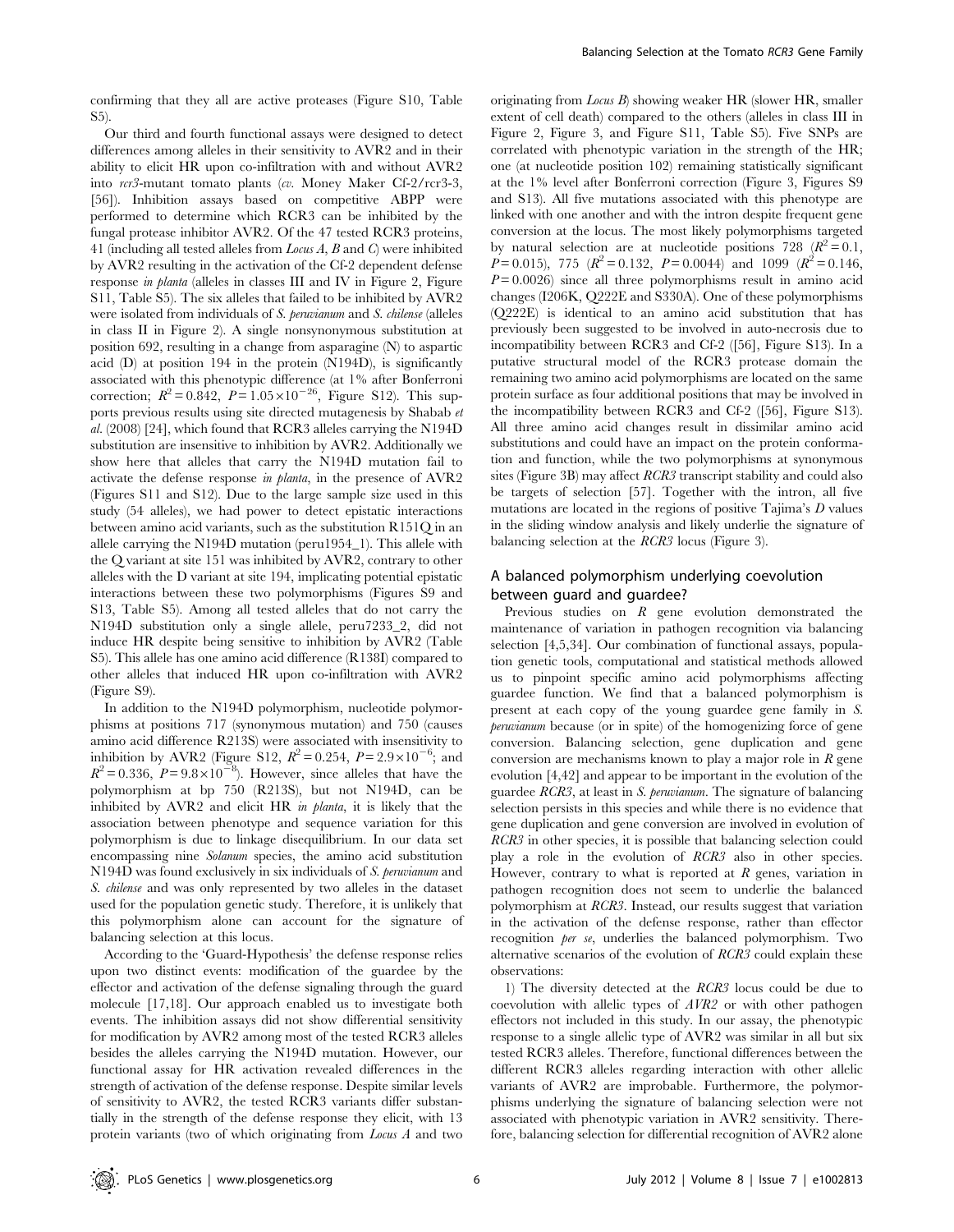

Figure 3. Association of the weak HR phenotype with sequence polymorphism. (A) Tajima's D across the two RCR3 loci. The dotted lines indicate the mean and maximum of  $D_T$  measured at 14 reference loci.  $D_T$  is elevated at sites that are associated with the weak HR compared to the neutral expectation (=0) and even more so compared to the genomic average. (B) Association of SNPs and phenotypic variation in HR response with P-value of the correlation (left y-axis) and correlation coefficient (right y-axis). Values were corrected using the Bonferroni-method (dashed line indicates the 5% significance threshold). The dashed arrows indicate the corresponding Tajima's D values for all polymorphisms associated with the attenuated HR phenotype. The structure of the gene is indicated below the x-axis (grey and black boxes are the exons, pro = pro-domain, PD = protease domain). doi:10.1371/journal.pgen.1002813.g003

cannot account for the maintenance of the two functional types at RCR3.

RCR3 can be targeted by other pathogen effectors, including EPIC1/2B which are secreted by the oomycete Phytophthora infestans [58]. These effectors are protease inhibitors and are thought to target cysteine proteases similar to RCR3 close to the substrate binding groove [59]. Unlike the N194D mutation, which has been shown to have indeed an effect on the interaction between RCR3 and AVR2, the polymorphisms underlying the signature of balancing selection are not located close to the putative site of interaction between RCR3 and these effectors. It is therefore unlikely that the observed signature of balancing selection is due to coevolution between RCR3 and other protease inhibitors. Note however, that the molecular and structural details of the interaction between RCR3 and these other effectors and its role in disease resistance are not yet well-understood. It will be of great interest to study the coevolution between RCR3 and its full effector repertoire once their roles in disease resistance have been resolved.

2) Alternatively, variation could be maintained at the RCR3 locus through coevolution at the interface between guardee and interacting host molecules and involve balancing selection for resistance/susceptibility at the level of defense signal activation. Balanced polymorphisms for resistance and susceptibility due to a potential cost of resistance and/or ecological/epidemiological factors have been studied theoretically [22] and empirically [4,60] at  $R$  genes. To our knowledge, this study provides first evidence that this mechanism can also drive guardee evolution. In the case of the RCR3 gene, a potential cost of resistance could be the result of coevolution with its guard Cf-2, which also exists as a gene family in wild tomatoes (S. pimpinellifolium; [61,62]). The interaction between RCR3 and Cf-2 requires a precise matching between allelic variants. A mismatch between allelic variants from the closely related species S. lycopersicum (RCR3<sup>esc</sup>) and S. pimpinellifo- $\lim_{m \to \infty}$  (RCR3<sup>pim</sup>) results in an auto-necrotic response [56] and may be an example of Dobzhansky-Muller incompatibility between tomato species [63]. One of the amino acid changes differing between RCR3<sup>pim</sup> and RCR3<sup>esc</sup> and potentially contributing to the reported incompatibility between RCR3 and Cf-2 (Q222E, [56]) is associated with the attenuated HR phenotype observed in this study. The remaining amino acid changes associated with this phenotype are not identical to, but are located on the same protein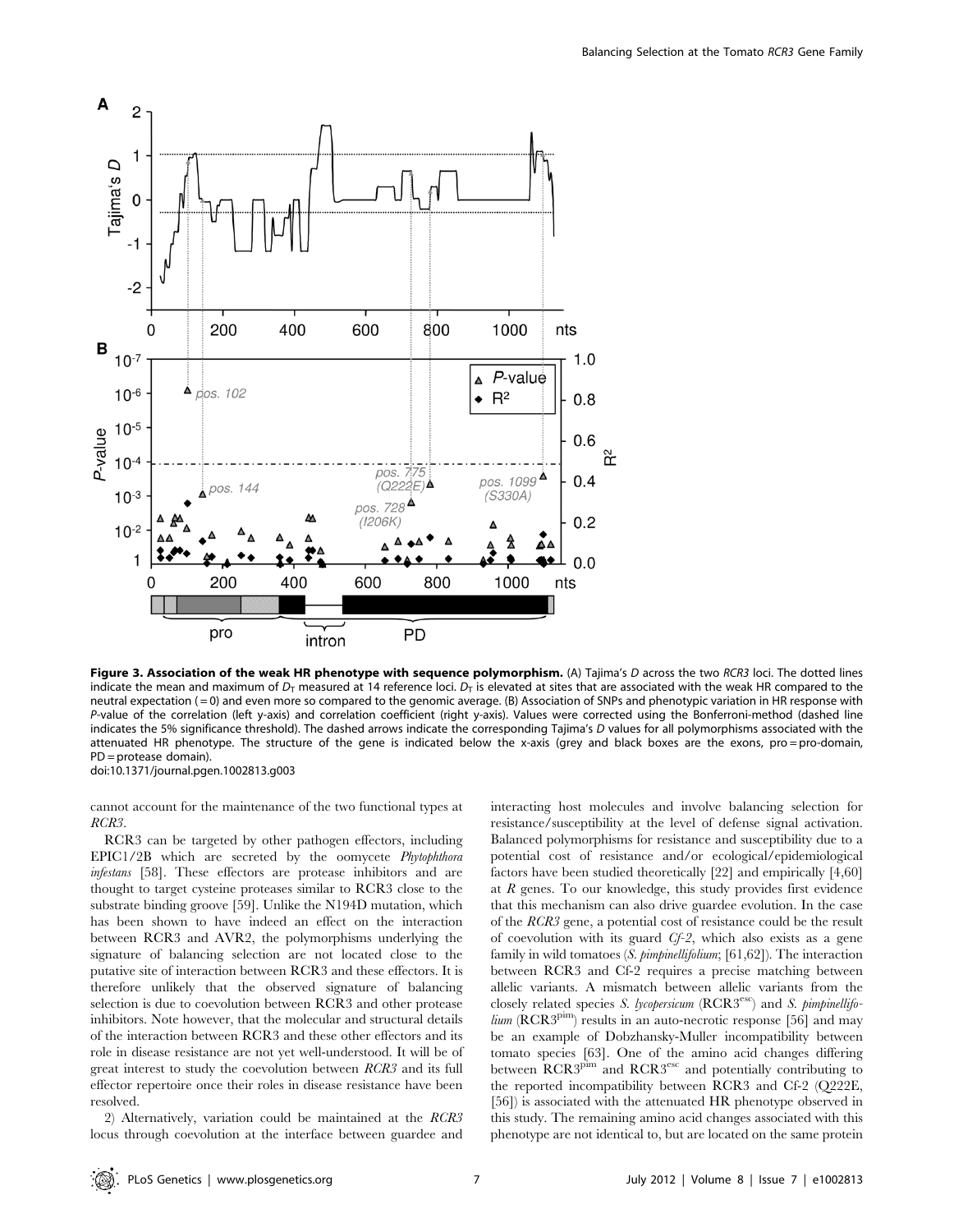surface as the potential causative mutations of the RCR3-Cf-2 incompatibility (Figure S13). The amino acid changes underlying the balanced polymorphism at the RCR3 locus and causing differences in the strength of HR therefore likely play a role in the interaction between RCR3 and Cf-2. Different combinations of RCR3-Cf-2 allelic variants might thus result in differential activation of the defense response.

For practical reasons, we tested the RCR3 proteins in standard S. lycopersicum backgrounds. Since we did not conduct our assays in S. peruvianum, we cannot exclude the possibility that RCR3 and Cf-2 function differently in this species. However, the fact that RCR3 alleles from S. peruvianum do activate resistance in the presence of Cf-2 alleles in the S. lycopersicum background as expected from previous studies in S. lycopersicum and S. pimpinellifolium suggests that this interaction is conserved throughout the tomato clade.

Furthermore, even if the RCR3-Cf-2 interaction is not conserved in S. peruvianum, RCR3 may be coevolving with other host endogenous molecules which could explain the pattern of variation observed at RCR3.

Since in our study all RCR3 alleles were tested in an identical genetic background, some alleles may not be matched with their optimal Cf-2 partner, explaining the observed attenuated response for some pairings of RCR3s with Cf-2. However, we are confident that the different observed HR phenotypes are not an artifact of using a particular Cf-2 protein, because both RCR3 types are maintained by balancing selection. In nature, while an attenuated response due to weaker interaction between guard and guardee may result in reduced resistance in the presence of the pathogen, these alleles may be selectively advantageous in the absence of the pathogen, because they carry a lower cost and/or risk for activation of auto-immunity [23]. Therefore, the optimal RCR3 allele will depend upon this delicate balance between sufficient activation in the presence of the pathogen, but limited risk for auto-activation in the absence of the pathogen, explaining why both RCR3 types segregate within a single population. The optimization of defense activation may be a very important component of guard-guardee coevolution, especially when the selection pressure by the pathogen is variable in time and space.

## Materials and Methods

## Plant material and DNA sequencing

For population genetic and functional analyses, the ORF of the RCR3 gene was cloned and amplified from genomic DNA from eleven heterozygous individuals of S. peruvianum (accession LA2744 from Tarapaca, Chile), collected by Charles M. Rick (Table S2). Seeds from different field collected plants were grown under standard greenhouse conditions in Davis, CA. DNA was isolated using the CTAB method (Doyle and Doyle, 1987). Alleles from single individuals from eight additional species of *Solanum* were cloned and sequenced and their RCR3 alleles were functionally tested (Table S2). These species included: S. peruvianum (accessions LA1954 and LA0446), S. chilense (accessions LA2748, LA1930 and LA1958), S. corneliomulleri (accessions LA1274 and LA1973), S. pimpinellifolium (accession LA0400), S. lycopersicum (cv. VFNT Cherry and cv. Rio Grande), S. chmielewskii (accession LA3653), S. habrochaites (accession LA1777), S. pennellii (accessions LA0716 and LA3791). For outgroup comparisons, the RCR3 gene from S. lycopersicoides (accession LA2951) was sequenced and tested. All accessions were obtained from the Tomato Genetics Resource Center (TGRC) in Davis, CA. Plant growth conditions and DNA extraction for these additional accessions (with exception of LA1954, LA0446, LA2748, LA1930, LA1958, LA1274 and LA1973) were identical as for S. peruvianum from Tarapaca

(LA2744). DNA from these other accessions was extracted using the Dneasy DNA Extraction Kit (Qiagen).

The RCR3 gene was identified using the RCR3 reference sequence from S. lycopersicum cv. 'Mogeor' (GenBank, accession number AF493234). Restriction sites for cloning were introduced into the primer sequences, which were designed to cover the start and stop codon (Table S1). The gene was PCR amplified using the Phusion proofreading polymerase (Finnzymes, Espoo, Finland) and cloned into Zero Blunt TOPO vectors (Invitrogen, Carlsbad, CA). Direct sequencing of PCR products and sequencing of miniprepped plasmid DNA from clones were conducted in parallel (Big Dye Terminator v 1.1, Applied Biosystems). Sequencing was performed according to the Sanger sequencing protocol using the DNA analyzer ABI 3730 (Applied Biosystems & Hitachi). Multiple clones per gene per individual were sequenced and ambiguous positions were compared to the direct sequences from the original PCR products. When necessary, independent rounds of PCRs, cloning and sequencing were conducted to resolve ambiguities. Raw sequences were edited and aligned in Sequencher 4.8 (1991– 2007 Gene Codes Corporation) and alignments were refined by hand with MacClade (Version 4.0, Maddison and Maddison 2000, Sinauer Associates).

#### Analysis of RCR3 flanking regions

Due to low sequence divergence at the RCR3 ORF, it was not possible to distinguish allelic and paralogous sequences using the ORFs exclusively. Paralogs and orthologs may be distinguished by their flanking sequences since allelic sequences originate from the same locus in a genome and should possess the same (or very similar) flanking sequences. Paralogs, which are located at different positions in the genome, should have different flanking sequences. To distinguish between paralogs and orthologs, fragments of 400– 2000 bp of RCR3 flanking DNA (with a minimum of 200 bp overlap with the gene to identify the matching allele) were amplified, cloned and sequenced from individuals from the Tarapaca population of S. peruvianum (individuals 7232–7241). A three-step Tail-PCR protocol with a set of random and nested RCR3 specific primers was used (Table S1, [64]). The location of the amplified RCR3 flanking regions in the tomato genome was assessed using BLASTn searches (http://blast.ncbi.nlm.nih.gov/ Blast.cgi) and phylogenetic reconstruction (PAUP v. 4.0b10, Swofford 1999, Sinauer Associates). FLRs were assigned stringently to the different allele sequences of the RCR3 gene, and only unambiguous pairs of alleles and FLRs were retained. Subsequently, the genomic origin of alleles with matching FLR was defined according to the BLAST search. Only RCR3 alleles matched unambiguously to a given FLR were used for population genetic analysis.

#### Population genetic analyses

The standard summary statistics including  $\pi$ , divergence, Tajima's  $D(D_T)$  and Fu and Li's D test statistics were calculated using DnaSP v. 5.10 [65]. Sliding window analyses were also conducted using DnaSP. Phylogenetic analyses were performed using PAUP v. 4.0b10 (Swofford 1999, Sinauer Associates). The phylogenetic relationships between the sequences were determined using maximum parsimony (MP) and neighbor-joining (NJ) and these methods yielded similar topologies. To test whether gene conversion occurred between RCR3 copies, simulations were performed assuming a recent gene duplication event with copy number variation using the coalescent simulator by Thornton (2007) [66]. We then developed an ABC method using ABCest [67] to perform the model choice procedure (between models with and without gene conversion based on the code by Beaumont et al.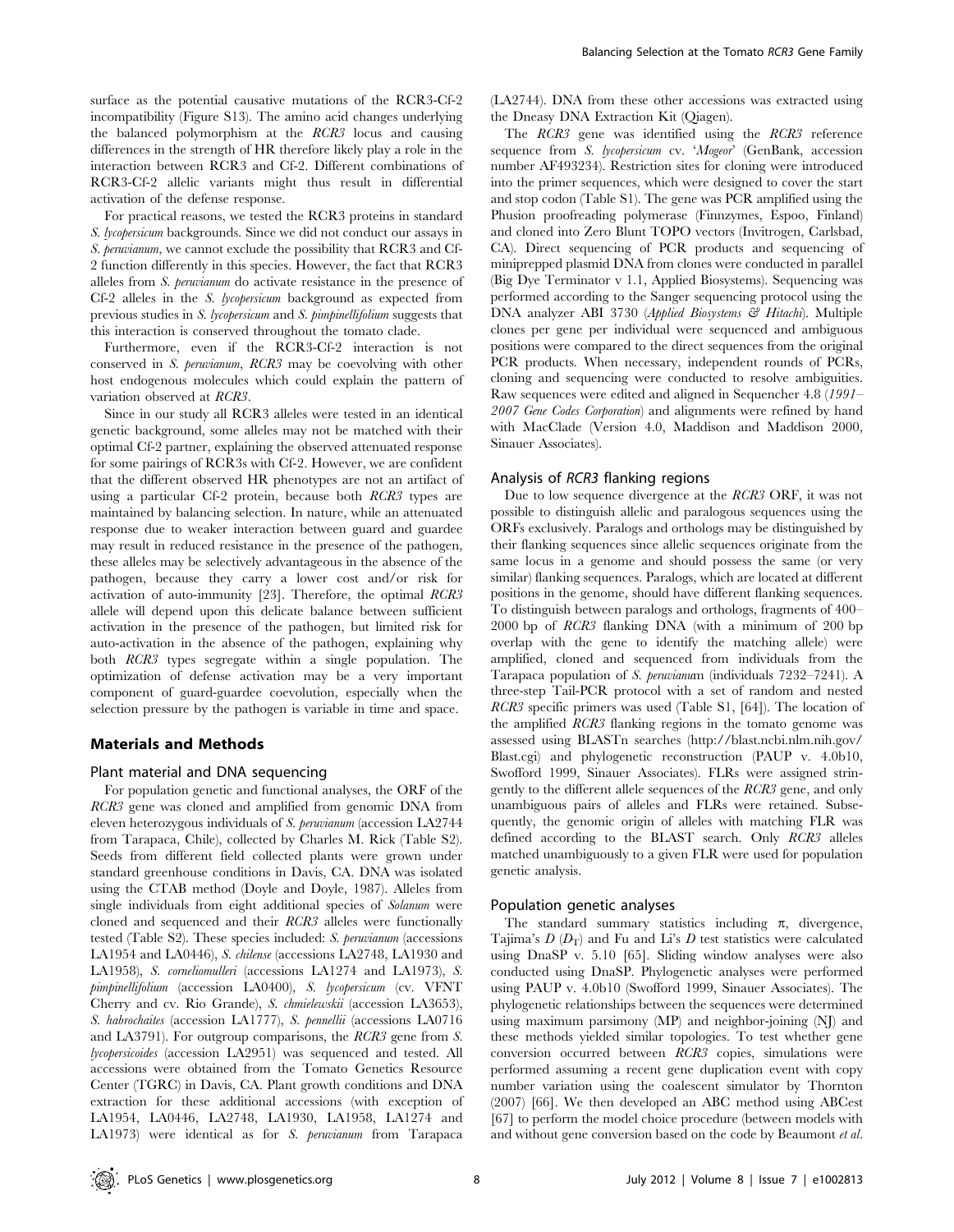(2002) [68]) and estimate the gene conversion rate (Text S1 and S2). Additionally, we surveyed the SFS of private and shared polymorphisms for the duplicated loci [47].

To investigate whether demographic effects could explain the pattern of sequence variation at the RCR3 locus, our results were compared to values obtained from 14 single-copy reference loci (CT066, CT093, CT099, CT114, CT143, CT148, CT166, CT179, CT189, CT198, CT208, CT251, CT268 and sucr), previously amplified from the same individuals of S. peruvianum [31,49,50]. A summary of their predicted gene products is found in Table 1 of [50]. Additionally, these loci were used to simulate expected neutral distributions of  $D<sub>T</sub>$  for comparison with the observed values at the RCR3 locus (Text S2).

# Cloning procedure and Agrobacterium-mediated transient expression

A total of 54 RCR3 variants, which had been cloned into TOPO Zero Blunt for sequence analyses, were selected for functional testing. Cloning procedures of these variants were conducted according to the protocol described in [24]. Each RCR3 variant to be functionally tested was excised from the Zero Blunt TOPO vector using the restriction enzymes XhoI and NcoI, for which restriction sites resided in the PCR primers. Excised fragments were cloned into the pFK26 vector carrying the 35S overexpression promoter. 35S::RCR3 cassettes were shuttled into the binary vector pTP05 using the restriction enzymes XbaI and SalI [24]. All clones were verified by sequencing and electroporated into Agrobacterium tumefaciens strain GV3101. Agroinfiltration into leaves of N. benthamiana plants was performed as described previously [24]. After protein expression, RCR3 is secreted into the intercellular space outside the cytoplasm membrane. To recover expressed RCR3, infiltrated N. benthamiana leaves were harvested 72 h post inoculation, and the apoplastic intercellular fluids (AFs) of all infiltrated leaves were isolated according to [24]. Volumes of AFs containing equal concentrations of active RCR3 were used for all further experiments. Western Blot analysis was used to confirm the expression of RCR3 using RCR3 antibodies described previously [25].

#### Activity-based protein profiling and inhibition assays

Activity-based protein profiling (ABPP) using fluorescent DCG-04 [52] was used to detect RCR3 activity in the isolated AFs. 45 ml of AF were labeled with  $2 \mu M$  fluorescent Bodipy-DCG-04 at pH 5.5 in the presence of 1 mM DTT for 5 h as described previously [24]. Concentrations of active RCR3 were adjusted based on the fluorescence signal. Accuracy of these adjustments was confirmed by independent ABPPs. Inhibition studies were performed by pre-incubation with 100 nM affinity-purified AVR2 [24], followed by ABPP. Proteins were separated via sodium dodecyl sulphate polyacrylamide gel electrophoresis (SDS-PAGE) and fluorescently-labeled proteins were detected by in-gel fluorescence scanning using a Typhoon 8600 scanner (GE Healthcare Life Sciences, http://www.gelifesciences.com) at ex/em 580 nm.

## HR assays

We investigated whether different RCR3 constructs could activate the hypersensitive response upon exposure to AVR2 in cultivated tomato plants (S. lycopersicum cv. Money Maker). For this purpose, 100 µl of AF containing equal concentrations of expressed, active RCR3 with or without 100 nM AVR2 were infiltrated into Cf-2/rcr3-3 and Cf0/RCR3 tomato leaves. Tissue collapse was monitored daily until six days post inoculation (dpi) and recorded photographically.

# Association of genotypic and observed phenotypic data

A general linear model algorithm implemented in TASSEL v. 3.0 (http://www.maizegenetics.net/) was used to evaluate correlations between phenotypic variation and sequence polymorphism at the RCR3 locus. The genotypic data was filtered such that only mutations that occurred in frequencies greater than 25% were included. Resulting P-values were Bonferroni-corrected for multiple testing. A structural model of the RCR3 protease domain was created as previously described in [24] using papain (PDB code 9papA) as a template.

## RT–PCR

Seven RCR3 constructs failed to be expressed in N. benthamiana leaves. To confirm that the construct was designed correctly and that the agroinfiltration was successful, RNA of infiltrated leaves was isolated and RT-PCR with RCR3-specific primers was performed. The extraction of RNA was conducted using the Rneasy Plus Mini Kit (Qiagen) starting with 40–80 mg of plant material. cDNA-banks were created by reverse transcription using SuperScript Reverse Transcriptase (Invitrogen). RT-PCR was conducted for the RCR3 gene and a portion of the Ribulosebisphosphate-carboxylase-oxigenase as a RNA-extraction control (Table S1).

All sequences have been deposited on GenBank under accession numbers JQ927229–JQ927299.

# Supporting Information

**Figure S1** One of  $1,000$  most parsimonious trees of the  $3'$  FLR of the RCR3 gene (indicated in black in the sketch of the RCR3 locus). This tree was obtained by heuristic search with bootstrap support. S. lycopersicoides was used as outgroup. (PDF)

Figure S2 ABC estimates of parameters for Model 2 with gene conversion (for RCR3 ORFs). Left panel: Density of the distribution of Euclidian distances  $(\delta)$  for all 100,000 simulated datasets. The blue line indicates the best 500 retained datasets after the rejection. Middle panel: Density of the posterior distribution for the gene conversion rate  $(C = 4\mathcal{N}c)$  per nucleotide), in red is the density of the uniform prior. Dotted lines indicate the 95% credibility intervals and the mode of the distribution. Right panel: Density of the posterior distribution for the mean length of the gene conversion tract in bp, in red is the density of the uniform prior. Dotted lines indicate the 95% credibility intervals and the mode of the distribution.

Figure S3 Frequency spectrum of derived shared and private polymorphisms at the two RCR3 loci and their 3'FLRs. The outgroup sequence (S. lycopersicum) was used to define derived polymorphisms. Shared polymorphisms occur in alleles from both RCR3 loci. Private polymorphisms occur in only one locus. Fixed polymorphisms are fixed in one of the loci and do not occur in the other one. (PDF)

Figure S4 One of 1,000 most parsimonious gene trees of all assigned RCR3 alleles, obtained by heuristic search of the coding sequence (indicated in black in the structure of the gene) of the RCR3 gene. Gaps were considered as a fifth state. Bootstrap proportions of  $1,000$  bootstrap replicates  $>500$  are indicated on the branches. The RCR3 sequence of the outgroup S. lycopersicoides was used to root the tree.



<sup>(</sup>PDF)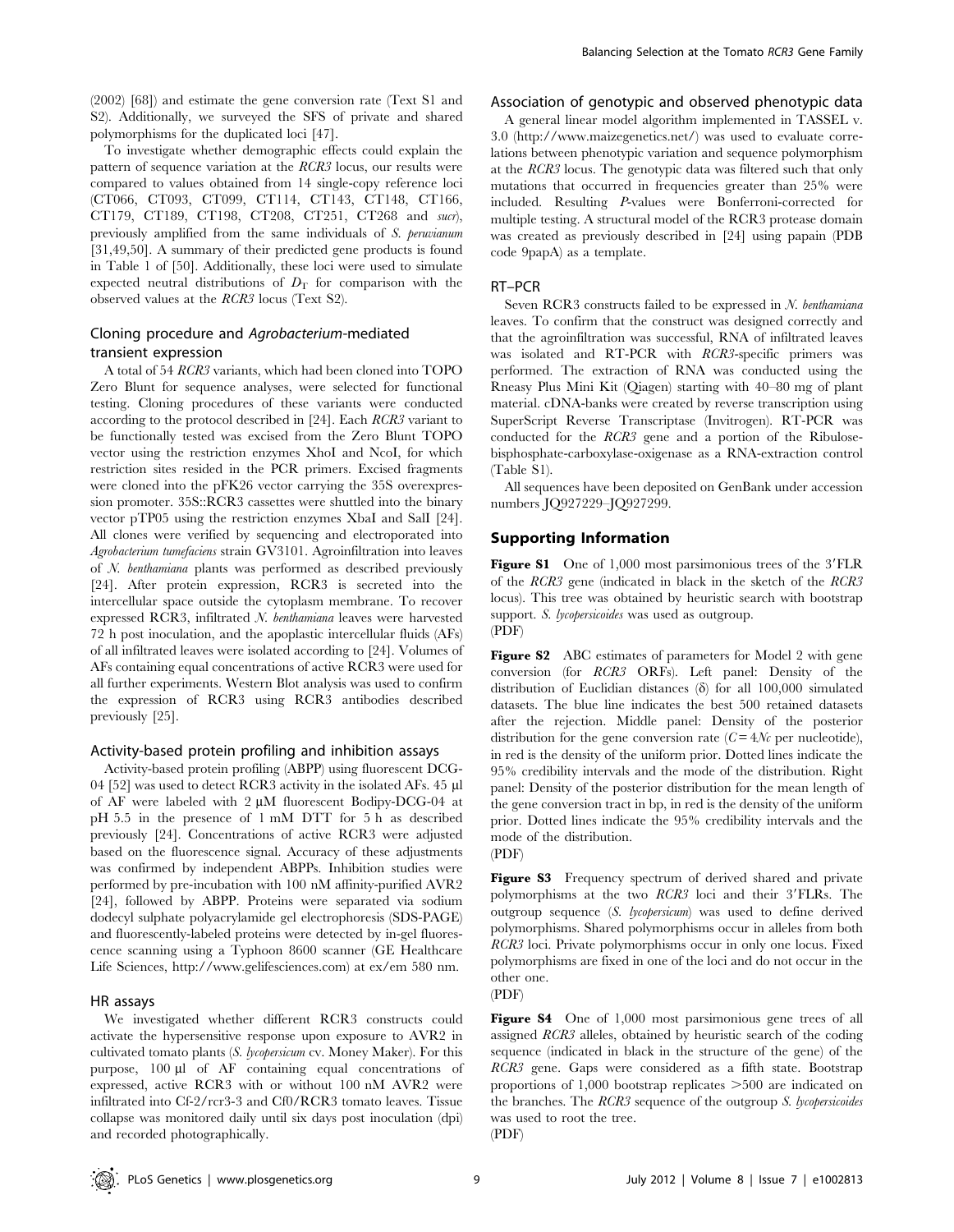Figure S5 Distribution of neutral expectation of Tajima's D at the RCR3 ORF based on 2,000 coalescent simulations. The expected neutral distributions for Locus A and B (solid and dashed lines) were obtained under a model with gene conversion. The observed values (black and grey arrows) are within the 95% confidence interval of the expected distribution (indicated by the grey area under the curves with vertical and diagonal lines,  $P = 0.125$  and 0.175 for *Locus A* and *B*, respectively). (PDF)

Figure S6 Posterior distributions of the parameters of the demographic model of the Tarapaca population with past expansion based on 14 reference loci (for RCR3 3'FLRs). In red is the density of the uniform prior. Dotted lines indicate the 95% credibility intervals and the mode of the distribution. Left panel: Density of the posterior distribution for population mutation rate (h per nucleotide). Middle panel: Density of the posterior distribution for the expansion factor. Right panel: Density of the posterior distribution for the time of the expansion (in 4N generations).

(PDF)

Figure S7 Western Blot of all isolated AFs containing the expressed RCR3 constructs. Overexpressed RCR3 constructs were confirmed using RCR3 specific antibodies. Proteins were separated on 12% protein gels. AFs without overexpressed RCR3 were used as a negative control. AFs containing RCR3 from S. lycopersicum (cv. Rio Grande) were used as a positive control. (PDF)

Figure S8 RT-PCR with RCR3 constructs that failed to accumulate in N. benthamiana AFs. RT-PCR was conducted for the RCR3 gene and a portion of the Ribulose-bisphosphatecarboxylase-oxigenase as RNA-extraction control. PCR from genomic DNA was used to test if splicing of the RCR3 intron had occurred. AFs not expressing any RCR3 construct were used as negative control for RNA-extraction. (PDF)

Figure S9 Protein haplotypes of different RCR3 constructs. The protein sequence of S. lycopersicum (esc) is given in the one-letter code of amino acids and used as a reference. Only variable amino acid positions are shown. Amino acids that are identical to the esc sequence are indicated with dots, similar amino acids with blue, dissimilar amino acids with red, functionally relevant amino acid changes with yellow and deletions with grey.  $X = \text{variant causing}$ incompatibility with Cf2 [56],  $O =$  variant causing insensitivity to inhibition by AVR2 [24]; <sup>a</sup>identical at the protein level to peru7236\_A1, <sup>b</sup>identical to peru7234\_A1, <sup>c</sup>identical to peru7234\_B1 and peru7234\_B2, <sup>d</sup> identical to peru7233\_A1, peru7238\_A1 and peru7240A1, "identical to peru7232\_C2,  $\frac{f_{\text{identical}}}{f_{\text{identical}}}$  to peru7238\_A2,  $\frac{g_{\text{identical}}}{g_{\text{1}}}\$  to esc\_VFNTCherry, identical to peru7235\_B2, peru7236\_B1 and peru7241\_B1. (PDF)

Figure S10 Protease activity profiling of all RCR3 constructs. One representative result out of at least three independent replicates is shown. AFs that contained overexpressed RCR3 constructs were labeled with DCG-04 at pH 5.5. Proteins were separated on 12% protein gels. AFs without overexpressed RCR3 were used as a negative control. AFs containing RCR3 from S. lycopersicum (cv. Rio Grande) were used as a positive control. (PDF)

Figure S11 Phenotypic evaluation of a subset of RCR3 alleles. One representative result out of at least three independent replicates is shown. (A) Variable amino acids in the protease domain of the shown alleles:  $red = dissimilar$  amino acid, blue  $=$ similar amino acid, orange  $=$  functionally relevant amino acid.  $(B)$ Inhibition assays with AVR2. AF without overexpressed RCR3 was used as a negative control. Expression of each RCR3 construct was confirmed by protein blots using  $\alpha RCR3$  for detection. Despite lower concentration, chil1930\_1 was less inhibited by AVR2. (C) In planta assays of RCR3 alleles. All active RCR3 constructs were co-infiltrated into Cf-2/rcr3-3 and Cf0/ RCR3pim tomato plants with AVR2 or buffer. Necrotic lesions indicate HR. Yellow discoloration of the leave tissue indicates weak HR.



Figure S12 Association of SNPs along the RCR3 locus with inhibition by  $AVR2$  in vitro  $(A)$  and in planta  $(B)$ . SNPs were correlated with the observed phenotype using a general linear model. The Y-axes on the left hand side show the P-values of the correlation. The Y-axes on the right hand side show the correlation coefficient. Values were corrected by the Bonferroni method. The dashed line indicates the significance threshold after Bonferroni correction (0.01). (A) Association with insensitivity to inhibition by AVR2 in vitro. (B) Association with inability to elicit HR after co-infiltration with AVR2 into Cf-2/rcr3-3 tomato plants.

Figure S13 Structural model of the RCR3 protease domain. Amino acids that are associated with insensitivity to AVR2 inhibition, the weak HR response or incompatibility between RCR3 and Cf-2 are highlighted. Left: view on the protein focused on the catalytic center. Right: view on the protein after  $180^\circ$ horizontal rotation.

(PDF)

Table S1 List of primers and annealing temperatures used in this study.

(PDF)

Table S2 Overview of all sampled individuals and alleles. The origin of all sampled individuals per species and accession, the number of alleles that could be detected through the performed sequencing approach and the number of functionally tested alleles is summarized. When applicable, the number of alleles assigned to Locus A, B and C is given. n.a. = not assigned (PDF)

Table S3 Results of ABC estimates for gene conversion parameters at the RCR3 ORF (Model 2 with gene conversion and variable mean tract length of gene conversion). Estimates are obtained using the best 500 simulations out of 100,000. 95% credibility intervals boundaries are shown.



Table S4 Summary statistics and neutrality test results calculated at the RCR3 Locus A and Locus B and their  $3'FLRs$  in the S. peruvianum population Tarapaca. Both 3'FLRs were analyzed until the point of divergence between Locus B and Locus A and the S. lycopersicum RCR3 locus (580 bp downstream of stop codon). Allele peru7241\_A1 was excluded from the analysis of the  $3'FLRs$ , because it did not span the full analyzed sequence length. (PDF)

Table S5 Summary of all phenotypic results of the different RCR3 constructs. The origin of each construct and all phenotypic results including protein accumulation in AFs, activity-based protein profiling, inhibition by AVR2 and HR-response are shown. Constructs are named according to their species, their accession or individual number and their origin from Locus A, B or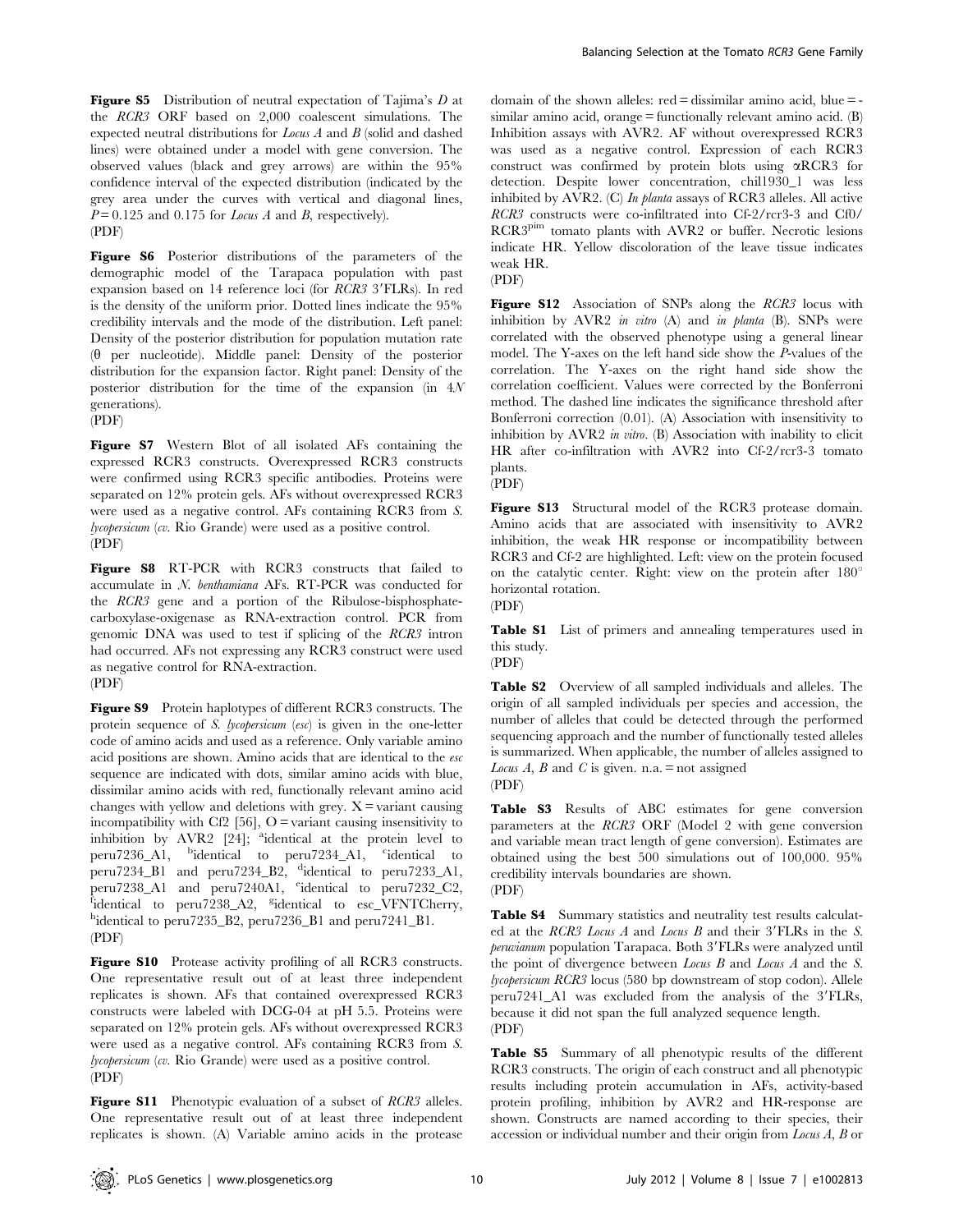$C$  in those cases for which unambiguous assignment was possible. identical at the protein level to peru7236\_A1, <sup>b</sup>identical to peru7234\_A1, <sup>c</sup>identical to peru7234\_B1 and peru7234\_B2,  $\frac{d}{dt}$ didentical to peru7233\_A1, peru7238\_A1 and peru7240\_A1, <sup>e</sup>identical to peru7232\_C2, <sup>f</sup>identical to peru7238\_A2, <sup>g</sup>identical to esc\_VFNTCherry, hidentical to peru7235\_B2, peru7236\_B1 and peru7241\_B1.  $+$  = phenotype present,  $-$  = phenotype absent,  $(+)$  = weak response, n.t. = not tested. (PDF)

Text S1 Evolutionary history of the RCR3 ORFs. (PDF)

Text S2 Evolutionary history of the RCR3 3'FLRs. (PDF)

#### References

- 1. Dawkins R, Krebs JR (1979) Arms races between and within species. Proc R Soc Lond Ser B-Biol Sci 205: 489–511.
- 2. Chisholm ST, Coaker G, Day B, Staskawicz BJ (2006) Host-microbe interactions: Shaping the evolution of the plant immune response. Cell 124: 803–814.
- 3. Schmid-Hempel P (2008) Parasite immune evasion: a momentous molecular war. Trends Ecol Evol 23: 318–326.
- 4. Stahl EA, Dwyer G, Mauricio R, Kreitman M, Bergelson J (1999) Dynamics of disease resistance polymorphism at the Rpm1 locus of Arabidopsis. Nature 400: 667–671.
- 5. Bergelson J, Kreitman M, Stahl EA, Tian DC (2001) Evolutionary dynamics of plant R-genes. Science 292: 2281–2285.
- 6. Holub EB (2001) The arms race is ancient history in Arabidopsis, the wildflower. Nat Rev Genet 2: 516–527.
- 7. Bakker EG, Toomajian C, Kreitman M, Bergelson J (2006) A genome-wide survey of R gene polymorphisms in Arabidopsis. Plant Cell 18: 1803–1818.
- 8. Nishimura MT, Dangl JL (2010) Arabidopsis and the plant immune system. Plant J 61: 1053–1066.
- 9. Jones JDG, Dangl JL (2006) The plant immune system. Nature 444: 323–329. 10. Hammond-Kosack KE, Jones JDG (1997) Plant disease resistance genes. Annu
- Rev Plant Physiol Plant Molec Biol 48: 575–607. 11. Zipfel C, Felix G (2005) Plants and animals: a different taste for microbes? Curr
- Opin Plant Biol 8: 353–360.
- 12. Flor HH (1956) The complementary genic systems in flax and flax rust. Adv Genet 8: 29–54.
- 13. Thompson JN, Burdon JJ (1992) Gene-for-gene coevolution between plants and parasites. Nature 360: 121–125.
- 14. Nurnberger T, Brunner F, Kemmerling B, Piater L (2004) Innate immunity in plants and animals: striking similarities and obvious differences. Immunol Rev 198: 249–266.
- 15. Jia Y, McAdams SA, Bryan GT, Hershey HP, Valent B (2000) Direct interaction of resistance gene and avirulence gene products confers rice blast resistance. Embo J 19: 4004–4014.
- 16. Dodds PN, Lawrence GJ, Catanzariti AM, Teh T, Wang CIA, et al. (2006) Direct protein interaction underlies gene-for-gene specificity and coevolution of the flax resistance genes and flax rust avirulence genes. Proc Natl Acad Sci USA 103: 8888–8893.
- 17. van der Biezen EA, Jones JDG (1998) Plant disease-resistance proteins and the gene-for-gene concept. Trends Biochem Sci 23: 454–456.
- 18. Dangl JL, Jones JDG (2001) Plant pathogens and integrated defence responses to infection. Nature 411: 826–833.
- 19. van der Hoorn RAL, Kamoun S (2008) From Guard to Decoy: A new model for perception of plant pathogen effectors. Plant Cell 20: 2009–2017.
- 20. Caldwell KS, Michelmore RW (2009) Arabidopsis thaliana genes encoding defense signaling and recognition proteins exhibit contrasting evolutionary dynamics. Genetics 181: 671–684.
- 21. Bomblies K, Weigel D (2007) Hybrid necrosis: autoimmunity as a potential gene-flow barrier in plant species. Nature Rev Genet 8: 382–393.
- 22. Brown JKM, Tellier A (2011) Plant-parasite coevolution: Bridging the gap between genetics and ecology. Annu Rev Phytopathol 49: 345–367.
- 23. Ispolatov I, Doebeli M (2009) Speciation due to hybrid necrosis in plantpathogen models. Evolution 63: 3076–3084.
- 24. Shabab M, Shindo T, Gu C, Kaschani F, Pansuriya T, et al. (2008) Fungal effector protein AVR2 targets diversifying defense-related Cys proteases of tomato. Plant Cell 20: 1169–1183.
- 25. Rooney HCE, van 't Klooster JW, van der Hoorn RAL, Joosten M, Jones JDG, et al. (2005) Cladosporium Avr2 inhibits tomato Rcr3 protease required for Cf-2 dependent disease resistance. Science 308: 1783–1786.
- 26. Wulff BBH, Chakrabarti A, Jones DA (2009) Recognitional Specificity and Evolution in the Tomato-Cladosporium fulvum Pathosystem. Mol Plant-Microbe Interact 22: 1191–1202.

Text S3 Pseudogenized RCR3 alleles. (PDF)

## Acknowledgments

The authors thank Selva Kumari for providing the AVR2 protein; Thomas Städler, José M. Jiménez-Gómez, and Julin N. Maloof for helpful discussions; and anonymous reviewers for valuable comments.

# Author Contributions

Conceived and designed the experiments: ACH WS RALvdH LER. Performed the experiments: ACH MI. Analyzed the data: ACH AT. Contributed reagents/materials/analysis tools: ACH AT RALvdH. Wrote the paper: ACH WS AT RALvdH LER.

- 27. Bond TET (1938) Infection experiments with Cladosporium fulvum Cooke and related species. Ann Appl Biol 25: 277–307.
- 28. Peralta IE, Spooner DM, Knapp S (2008) The taxonomy of tomatoes: a revision of wild tomatoes (Solanum section Lycopersicon) and their outgroup relatives in sections *Juglandifolium* and *Lycopersicoides*. Syst Bot Monogr 84: 1-186.
- 29. Young KR, Ulloa CU, Luteyn JL, Knapp S (2002) Plant evolution and endemism in Andean South America: An introduction. Bot Rev 68: 4–21.
- 30. Nakazato T, Warren DL, Moyle LC (2010) Ecological and geographic modes of species divergence in wild tomatoes. Am J Bot 97: 680–693.
- 31. Städler T, Roselius K, Stephan W (2005) Genealogical footprints of speciation processes in wild tomatoes: Demography and evidence for historical gene flow. Evolution 59: 1268–1279.
- 32. Tellier A, Laurent SY, Lainer H, Pavlidis P, Stephan W (2011) Inference of seed bank parameters in two wild tomato species using ecological and genetic data. Proc Natl Acad Sci USA 108: 17052–17057.
- 33. Rose LE, Langley CH, Bernal AJ, Michelmore RW (2005) Natural variation in the Pto pathogen resistance gene within species of wild tomato (Lycopersicon). I. Functional analysis of Pto alleles. Genetics 171: 345–357.
- 34. Rose LE, Michelmore RW, Langley CH (2007) Natural variation in the Pto pathogen resistance gene within species of wild tomato (Lycopersicon). II. Population genetics of Pto. Genetics  $175: 1307-1319$ .
- 35. Rose LE, Grzeskowiak L, Hörger AC, Groth M, Stephan W (2011) Targets of selection in a disease resistance network in wild tomatoes. Mol Plant Pathol 12: 921–927.
- 36. Kerr EA, Patrick ZA, Bailey DL (1971) Resistance in tomato species to new races of leaf mold (Cladosporium fulvum Cke.). Hort Res 11: 84–92.
- 37. Kruijt M, Kip DJ, Joosten MHAJ, Brandwagt BF, de Wit PJGM (2005) The Cf-4 and Cf-9 resistance genes against Cladosporium fulvum are conserved in wild tomato species. Mol Plant-Microbe Interact 18: 1011–1021.
- 38. Kerr EA, Bailey DL (1964) Resistance to Cladosporium fulvum Cke. obtained from wild species of tomato. Can J Bot 42: 1541–1554.
- 39. Rose LE, Bittner-Eddy PD, Langley CH, Holub EB, Michelmore RW, et al. (2004) The maintenance of extreme amino acid diversity at the disease resistance gene, RPP13, in Arabidopsis thaliana. Genetics 166: 1517–1527.
- 40. Tian MY, Win J, Song J, van der Hoorn R, van der Knaap E, et al. (2007) A Phytophthora infestans cystatin-like protein targets a novel tomato papain-like apoplastic protease. Plant Physiol 143: 364–377.
- 41. Labate JA, Robertson LD, Baldo AM (2009) Multilocus sequence data reveal extensive departures from equilibrium in domesticated tomato (Solanum lycopersicum L.). Heredity 103: 257–267.
- 42. Michelmore RW, Meyers BC (1998) Clusters of resistance genes in plants evolve by divergent selection and a birth-and-death process. Genome Res 8: 1113– 1130.
- 43. Raffaele S, Farrer RA, Cano LM, Studholme DJ, MacLean D, et al. (2010) Genome evolution following host jumps in the Irish Potato Famine pathogen lineage. Science 330: 1540–1543.
- 44. Spanu PD, Abbott JC, Amselem J, Burgis TA, Soanes DM, et al. (2010) Genome expansion and gene loss in powdery mildew fungi reveal functional tradeoffs in parasitism. Science 330: 1543–1546.
- 45. Beaumont MA (2010) Approximate Bayesian computation in evolution and ecology. Annu Rev Ecol Evol Syst 41: 379–405.
- 46. Innan H (2003) A two-locus gene conversion model with selection and its application to the human RHCE and RHD genes. Proc Natl Acad Sci USA 100: 8793–8798.
- 47. Innan H (2003) The coalescent and infinite-site model of a small multigene family. Genetics 163: 803–810.
- 48. Arunyawat U, Stephan W, Städler T (2007) Using multilocus sequence data to assess population structure, natural selection, and linkage disequilibrium in wild tomatoes. Mol Biol Evol 24: 2310–2322.
- 49. Baudry E, Kerdelhue C, Innan H, Stephan W (2001) Species and recombination effects on DNA variability in the tomato genus. Genetics 158: 1725–1735.